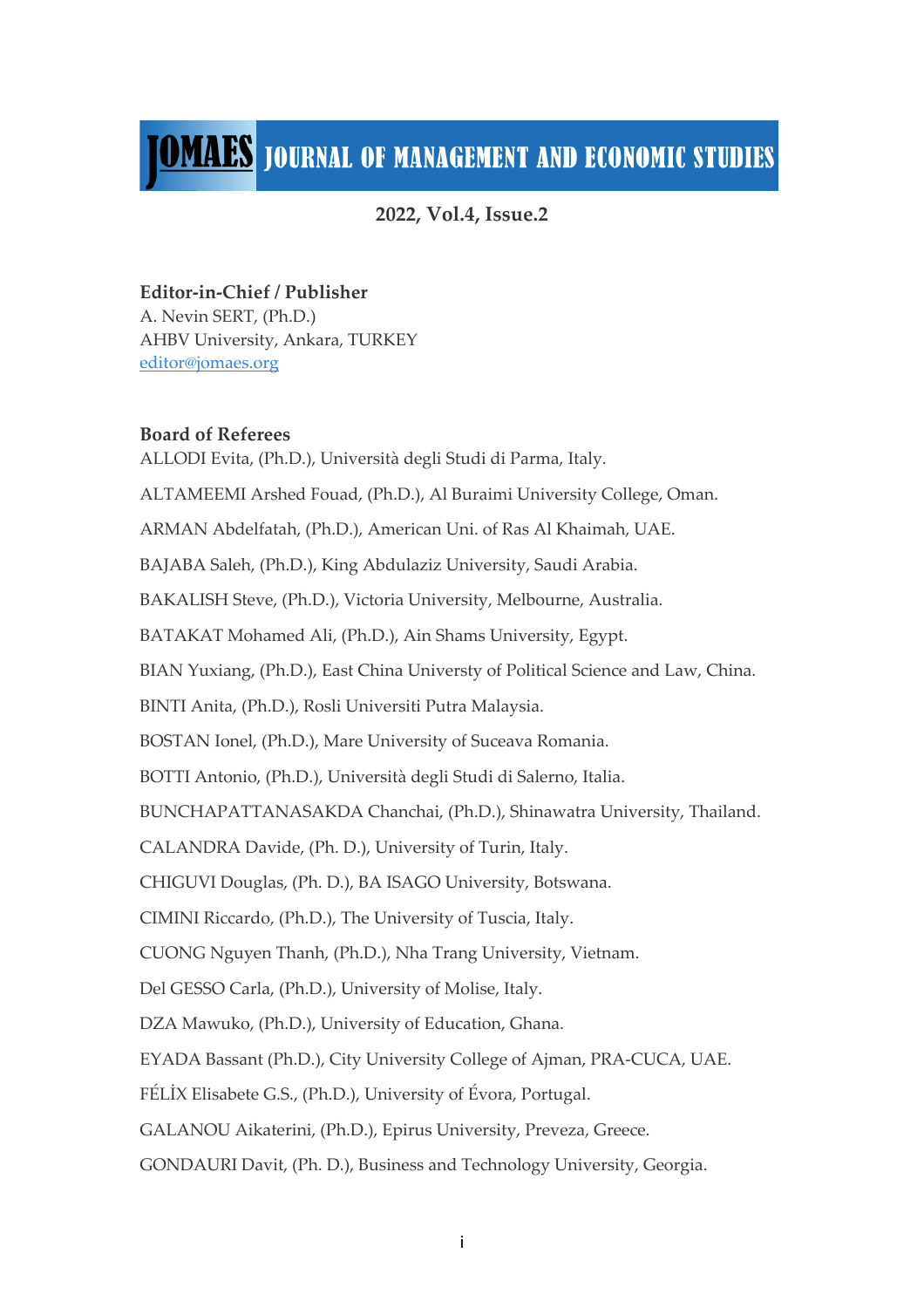HASHEM Tareq Nael, (Ph. D.), Al-Isra University, Jordanian.

- HASSAN Zubair, (Ph. D.), International University of Malaya-Wales, Malaysia.
- ISLAM Rafıkul, (Ph.D.), Islamic University of Malaysia, Malaysia.
- KARAM Asaad Ali, (Ph. D.), City University College of Ajman, UAE.
- KUMAR M. Dileep, (Ph.D.), Int. Teaching University Georgia, Tbilisi, Georgia.
- La ROCCA Maurizio, (Ph.D.), Università della Calabria, Italy.
- MARISETTY Nagendra, (Ph.D.), Reva University, India.
- MATRICANO Diego, (Ph. D.), Università degli Studi della Campania, Italy.
- Mohammad AYAT, (Ph.D.), Mohammad the World Isl Scien. and Edu. Univer, Jordan.
- MORRONE Carla, (Ph.D.), Università degli Studi di Napoli, Italy.
- MUSOKE Henry Buwule, (Ph.D.), Ndejje University, Uganda.
- NDALA Nelson, (Ph.D.), Malawi College of Accountancy, Malawi.
- NGALA Michael O., (Ph. D.), The Co-operative University of Kenya, Nairobi, Kenya,
- NORUZI Mohammad Reza, (Ph.D.), Tarbiat Modares University, Iranian.
- OKUMUS Fevzi, (Ph.D.), The University of Central Florida, USA.
- OMAR Amira M., (Ph.D.), Egyptian Chinese University, Cairo, Egypt.
- OWINO Joseph Odhiambo, (Ph.D.), University of Nairobi, Kenya.
- PAVLOVIC Nebojsa, (Ph.D.), University Kragujevac, Serbia.
- REMONDINO Marco, (Ph.D.), Università degli Studi di Genova, Italy.
- SABRI Tamer, (Ph.D.), Bahjat Palestine Technical University, Palestine.
- SANTONASTASO Rosalinda, (Ph.D.), University of Campania "L. Vanvitelli" Malta.
- SATPATHY Biswajit, (Ph.D.), Sambalpur University, India.
- SEGUMPAN Reynaldo Gacho, (Ph.D.), College of Applied Sciences, Oman.
- SHAHABUDDIN Shohel A.M., (Ph.D.), Int. Islamic Uni. Chittagong, Bangladesh.
- SHUN HsienYu, (Ph. D.), Guang Dong University of Petrochemical Tech, China.
- TOSIN Nicodemus, (Ph.D.), Babcock University, Nigeria.
- VINCENZO Basile, (Ph.D.), Università di Napoli Federico II., Italia.
- WENDY PAN Hui-Ling, (Ph.D.), Tamkang University, Taiwan.
- YAPA Shanta R., (Ph.D.), University of Colombo, Sri Lanka.
- YÜKSEL Sedat, (Ph.D.), College of Applied Sciences, Oman.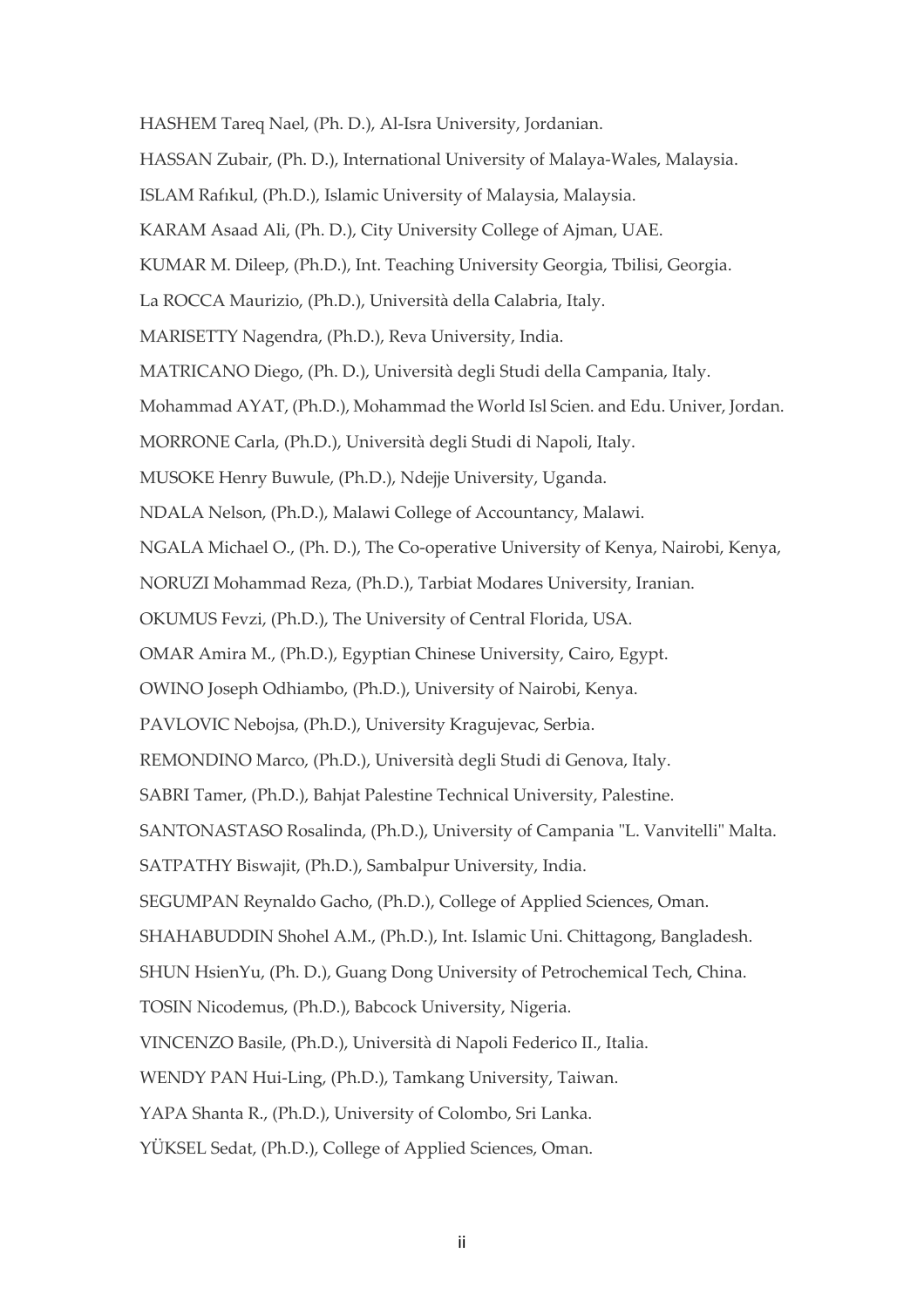# **JOMAES** JOURNAL OF MANAGEMENT AND ECONOMIC STUDIES

**2022, Vol.4, Issue.2**

### Indexing

DRJI | Directory of Research Journals Indexing

ReseachBib – Academic Resource Index

ISI | International Scientific Indexing

RI-ROOTINDEXING

ESJI | Eurasian Scientific Journal Index

ICI Index Copernicus

General Impact Factor

**Citefactor Indexing** 

EuroPub Database

Scientific Indexing Services